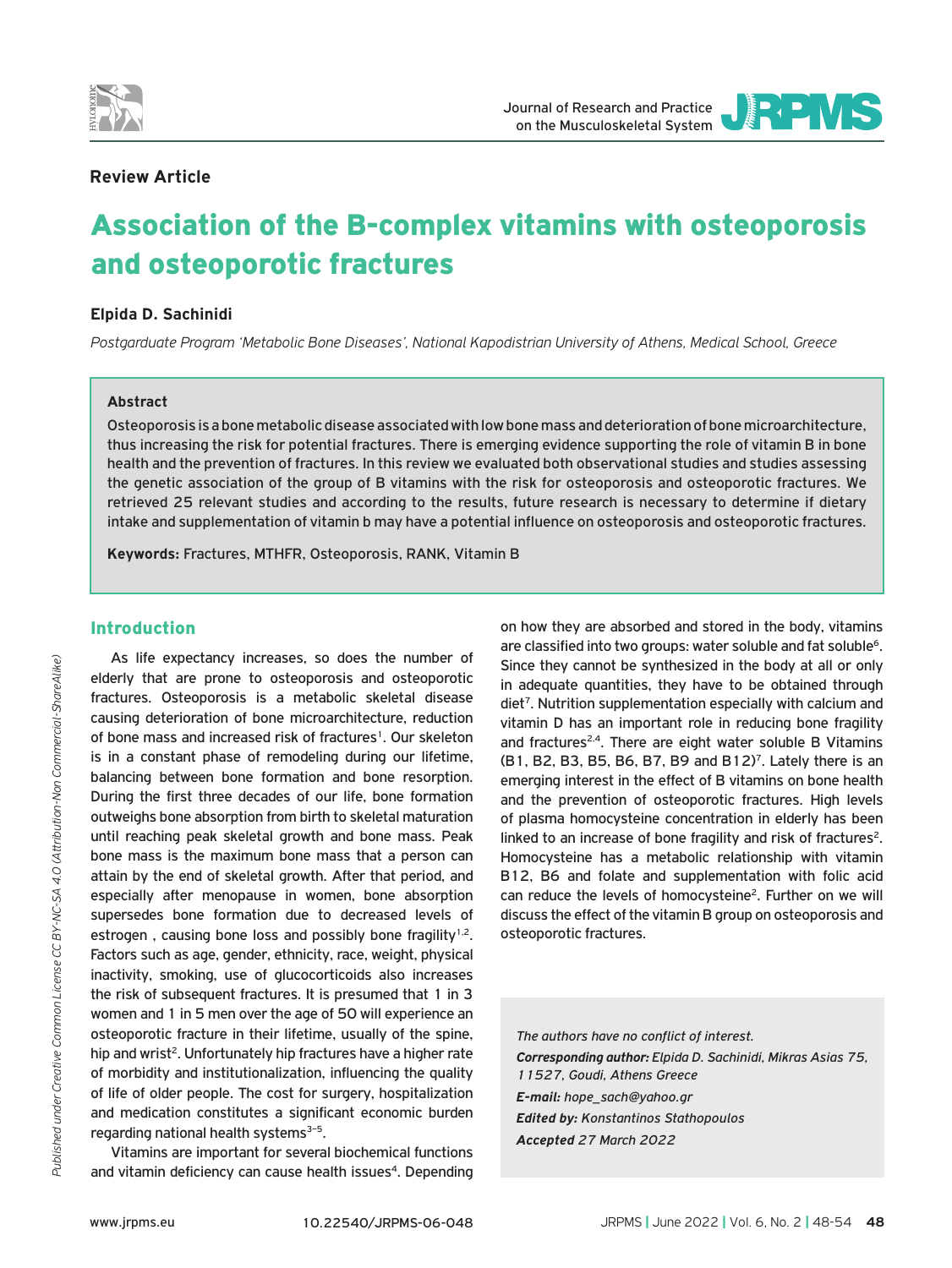## Materials and methods

In this review we researched the PubMed database (Medline), for articles related to the effect of B complex vitamins on osteoporosis and osteoporotic fractures by using key words: vitamin B1, thiamine, vitamin B2, riboflavin, niacin, vitamin B5, pantothenic acid, vitamin b6, pyridoxine, biotin, folate, vitamin B9, vitamin B12, cobalamin, osteoclastogenesis, RANKL, ROS, MTHFR, osteoporosis, fracture. Our inclusion criteria were: a) studies published in the English language b) publication dates between 2001 and September 2021 c) original articles, including reviews d) prospective or retrospective studies e) studies in humans f) in vitro studies and g) animal studies. We excluded casereports.

#### Results

Our original search provided 201,621 articles, and after implementing our inclusion and exclusion criteria, we selected 25 articles exploring the effect of B-complex vitamins on bone fragility and low impact fractures. In the following paragraphs we briefly summarise basic knowledge on the various vitamins of the B-complex as discussed on the reviews that we selected, as well as present data concerning their effects on bone health and disease.

## Vitamin B1 (Thiamine)

Thiamine was one of the first vitamins that was discovered during the  $17<sup>th</sup>$  century and was able to be synthetized<sup>7</sup>. The structure of thiamine is made of a thiazolium ring (4-methyl-5-hydroxy-ethyl thiazole) and a pyrimidine ring (2.5-dimethyl 1-6-aminopyrimidine) linked by a methylene bridge<sup>7</sup>. There are five thiamine phosphate derivatives: thiamine monophosphate (ThMP), thiamine diphosphate (ThDP) (thiamine pyrophosphate), adenosine thiamine triphosphate and adenosine thiamine diphosphate. Thiamine pyrophosphate is a cofactor for enzymes such as pyruvate dehydrogenase, 2-oxoglutarate dehydrogenase (OGDC) and 2-hydroxyphytanol-coA lyase which are important in carbohydrate, amino acid and lipid metabolism<sup>6,7</sup>. Thiamine is also important in the synthesis of neurotransmitters acetylocholine and γ-aminobutyric acid (GABA)7. Natural food sources of vitamin B1 are unrefined whole grain cereal, pork, nuts, fruit and yeast products $4.7$ . Malnutrition, malabsorption and alcoholism are the main reasons for low levels of vitamin B17. Thiamine deficiency causes nutritional polyneuropathy (dry beriberi) resulting in symmetric neuronal loss, numbness of the feet and hands and confusion<sup>6,7</sup>. Wernicke encephalopathy causes ataxia, ophthalmoplegia and confusion seen mostly in alcoholics with thiamine deficiency<sup>6,7</sup>. Wet beriberi affects the heart causing fluid retention, irregular heart beat and dyspea7.

The impact of thiamine on osteoporosis and osteoporotic fractures is not yet clearly understood. In the Singapore Chinese Health study, a cohort study of 63257 Chinese men

and women living in Singapore, between the ages of 45 and 74, that were evaluated after a period of 13.8 years for the relationship of vitamin b levels and hip fractures, showed that vitamin B1 did not have a protective role neither a harmful impact on hip fractures<sup>8</sup>.

In another study 60 orthopedic patients were equally divided in two groups. Each group had their thiamine levels evaluated for 14 days. The 30 patients in one group with femoral neck fracture had thiamine deficiency throughout the period of 14 days after surgery. On the other hand, even though the 30 orthopedic patients in the other group needing a total hip replacement had low thiamine levels after surgery, thiamine had returned to normal levels after two weeks<sup>4</sup>. Thiamine deficiency was thought to be a common finding present in patients with femoral neck fracture before surgery, suggesting a relation between osteoporotic fractures and thiamine levels. Another possible mechanism correlating confusion in the elderly due to thiamine deficiency, was regarded as a causative role in the occurrence of falls leading to hip fractures<sup>4,8</sup>.

Tae-Keun Ahn et al findings, in 301 Korean postmenopausal women over the age of 50, using a multifactor dimensional reduction method (MDR) comparing gene allele combinations suggest a genetic association of specific allele combinations of four single nucleotide polymorphism within the 3'-untranslated region, including SLC19A2 (encodes thiamine carrier), TCN2 (encodes transcobalamin II), CD320 (encodes transcobalamin II receptor) and SLC19A1(encodes reduced folate carrier protein 1). The allele CD320C-TCN2T-SLC19A1T-SLC19A2C was associated with the prevalence of osteoporosis and osteoporotic vertebral compression fractures<sup>9</sup>

Thiamine has a dose dependent effect on osteoclast differentiation<sup>10</sup> Osteoclasts are large multinucleated cells that are responsible for the absorption and resorption of bone matrix. Derived from the hematopoietic stem cells the osteoclasts need the presence of RANKL (receptor activator of nuclear kB ligand), a membrane protein type II and M-CSF (macrophage colony stimulating factor), a secreted cytokine, in order to differentiate into a mature osteoclast. RANKL binds with RANK activating a downstream of signaling pathways. A recent study showed that thiamine and the noncoenzyme role of ThDP inhibit RANKL induced osteoclast differentiation<sup>10</sup>.

Reactive oxygen species (ROS) and the production of oxidative stress is important for different cellular signaling events, including osteoclastogenesis.  $H_2O_2$  is the main ROS capable of inducing osteoclast formation and activation $11$ . RANKL induced osteoclastogenesis produces ROS via the Rac1-Nox 1/2/4 signaling. Thiamine suppresses the production of reactive oxygen species inhibiting the Rac1- Nox  $1/2/4$  signaling pathway<sup>10</sup>.

The unfolded protein response (UPR) is activated in response to the unfolded proteins that compile in the endoplasmatic reticulum. The inositol-requiring protein-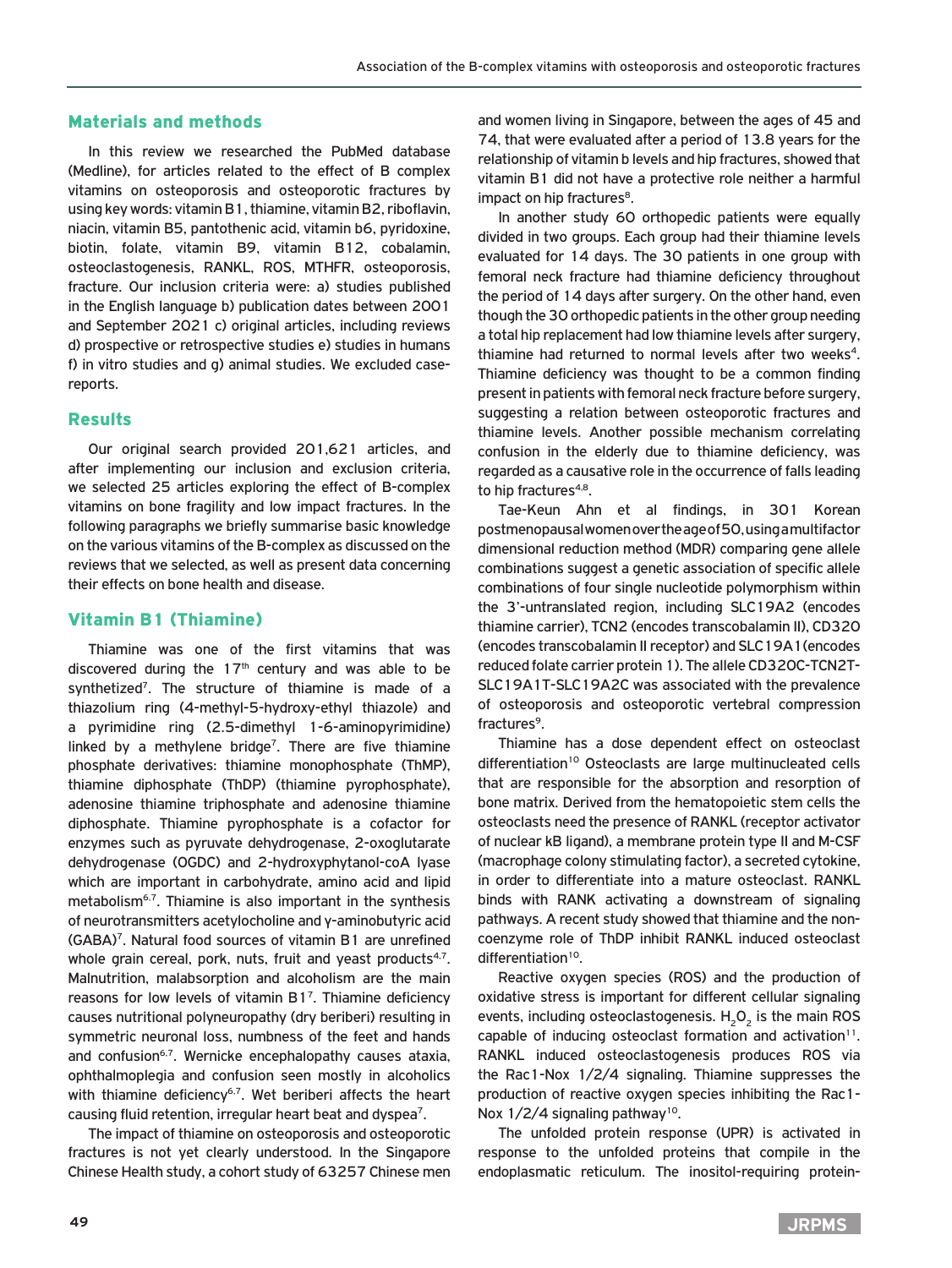1a /X-box-binding protein (IREa/XBP1) branch of the UPR is activated during osteoclast differentiation<sup>12</sup>. Thiamine inhibits this signaling pathway constraining osteoclast formation and bone resorption.

Estrogen deficiency leads to bone absorption and osteoporosis. In a study with ovariectomized mice (OVX) thiamine had a protective role against bone loss caused by low estrogen levels after ovariectomy. In this study the ovariectomized mice that were given a diet rich in vitamin b1 had higher bone mineral density (BMD), compared to the mice given a diet lacking thiamine<sup>10</sup>.

In conclusion, studies in people aged over 50 showed that thiamine rich diet may have a protective role in osteoporotic fractures, in vitro studies have shown that thiamine inhibits osteoclast differentiation and ROS accumulation and in animal studies thiamine inhibits bone loss due to estrogen deficiency. Therefore, there is a significant likelihood that thiamine is important in bone health, osteoporosis and fractures due to bone loss.

## Vitamin B2 (Riboflavin)

Vitamin B2 (7.8-dimethyl-10-ribitylisoalloxazine), also called riboflavin, is a water soluble vitamin that acts as a cofactor for the metabolism of macronutrients<sup>7</sup>. Through its active forms, flavin adenine dinucleotide (FAD) and flavin mononucleotide (FMN) that act as electron carriers, riboflavin participates in redox reactions for the production of energy, biosynthesis and detoxification<sup>4,6</sup>. Riboflavin is important for the production of glutathione, an antioxidant, neutralizing reactive oxygen species<sup>7</sup>. Milk, eggs, dairy products, enriched cereal and fatty fish are excellent sources of riboflavin. Green leafy vegetables, nuts and fruit have also a considerable amount of vitamin  $B2^{4,7,13}$ . Deficiency due to malnutrition, and decreased absorption, especially in the elderly as well as eating disorders result in cheilosis, seborrheic dermatitis, conjunctivitis $7,13$ .

According to a study of 5035 men and women, over the age of 55, who were genotyped for the MTHFR C677T variant, riboflavin has an impact on osteoporosis and fractures<sup>14</sup>. Women with the MTHFR TT genotype and low levels of riboflavin, had elevated homocysteine levels and a higher risk of osteoporotic fractures<sup>14</sup>. In order for homocysteine to metabolize to methionine, methyltetrahydrofolate is required, which is catalysed by MTHFR (methylenetetrahydrofolate reductase)14. The polymorphism of MTHFR C677T, with the replacement of alanine (Ala) with valine (Val) at the 222<sup>th</sup> position of the MTHFR gene, results in the decreased activity of the enzyme and leads to elevated homocysteine levels. To enhance the activity of the enzyme, a derivative of vitamin B2, riboflavin adenosine dinucleotide (FAD) is needed as a binding co factor. The T allele contrast to the C allele inhibits the proper positioning of co factor FAD, resulting in a thermolabile enzyme, lowering its activity, especially in people with the TT genotype<sup>14</sup>.

Low levels of riboflavin had no effect on osteoporotic

fractures in men with the MTHFR C677T variant, seemingly due to an altered threshold in the levels of riboflavin, below which the polymorphism causes a risk for fractures<sup>14</sup>.

In a longitudinal study of 1241 Scottish women living in Aberdeen, 45-54 years old, that performed a bone mineral density scan in 1990-1993, a decreased femoral bone mineral density after a period of 6.6 years, was associated with women with low levels of riboflavin and TT homozygotes $1,15$ .

In an in vitro study riboflavin and its photoderivatives (formymethylflavin, lumiflavine, 2-ketoriboflavin and 4-ketoriboflavin) have a positive impact on ascorbate and β-glycerophosphate induced osteoblast differentiation of MC3T3-E1 cells<sup>16</sup>. Furthermore, riboflavin and irradiated riboflavin increased the expression of osteoprotegerin (OPG), lowering the RANKL/OPG ratio, stimulated transcription factor Runx-2 and β-catenin,therefore affecting osteoclastogenesis<sup>16</sup>. Osteoprotegerin binds with RANKL receptor inhibiting RANK-RANKL interaction suppressing osteoclastogenesis. In the same study an increase of alkaline phosphatase activity was observed and attenuated osteoblast proliferation. It also activated different signaling pathways such as the AKT kinase inhibiting GSK3, subsequently activating and stabilizing the wnt/β-catenin signaling pathway<sup>16</sup>.

Therefore it is essential for other studies to take place in order to understand the importance of riboflavin in osteoporosis and upcoming fragile fractures.

## Vitamin B3 (Niacin)

Vitamin B3 (pyridine-3-carboxylic acid) is a water soluble vitamin that can be produced in the liver by the aminoside tryptophan<sup>7</sup>. Its amide derivative nicotinamide is a component for the co enzymes nicotinamide adenine dinucleotide (NAD) and nicotinamide adenine dinucleotide phosphate (NADP), which are electron carriers for redox reactions6. NAD and NADP are important cofactors for the synthesis of fatty acids, nucleic acids and DNA repair<sup>7</sup>. Niacin rich sources are liver, meat, poultry, peanuts and eggs<sup>7</sup>. Since the human body cannot produce the necessary amounts of niacin, daily consumption of rich dietary sources is essential. Niacin deficiency causes the disease pellagra, that is characterized by four symptons: diarrhea, dementia, dermatitis and death<sup>7</sup>.

In a cross-sectional study of a total of 380 women, between the ages of 30 and 60 years old, there was a positive correlation of niacin intake and calcaneus BMD (bone mineral density) in premenopausal women<sup>17</sup>. BMD was measured at a heel scan, at the right calcaneus, using dual energy X-ray densitometry. Osteoporosis is defined as a BMD of equal or less than 2.5 SD below the reference mean of young adults with peak bone mass. However, a large percentage of fractures has been observed also in women with osteopenia<sup>1</sup>.

In the Singapore Chinese health study, 1630 Chinese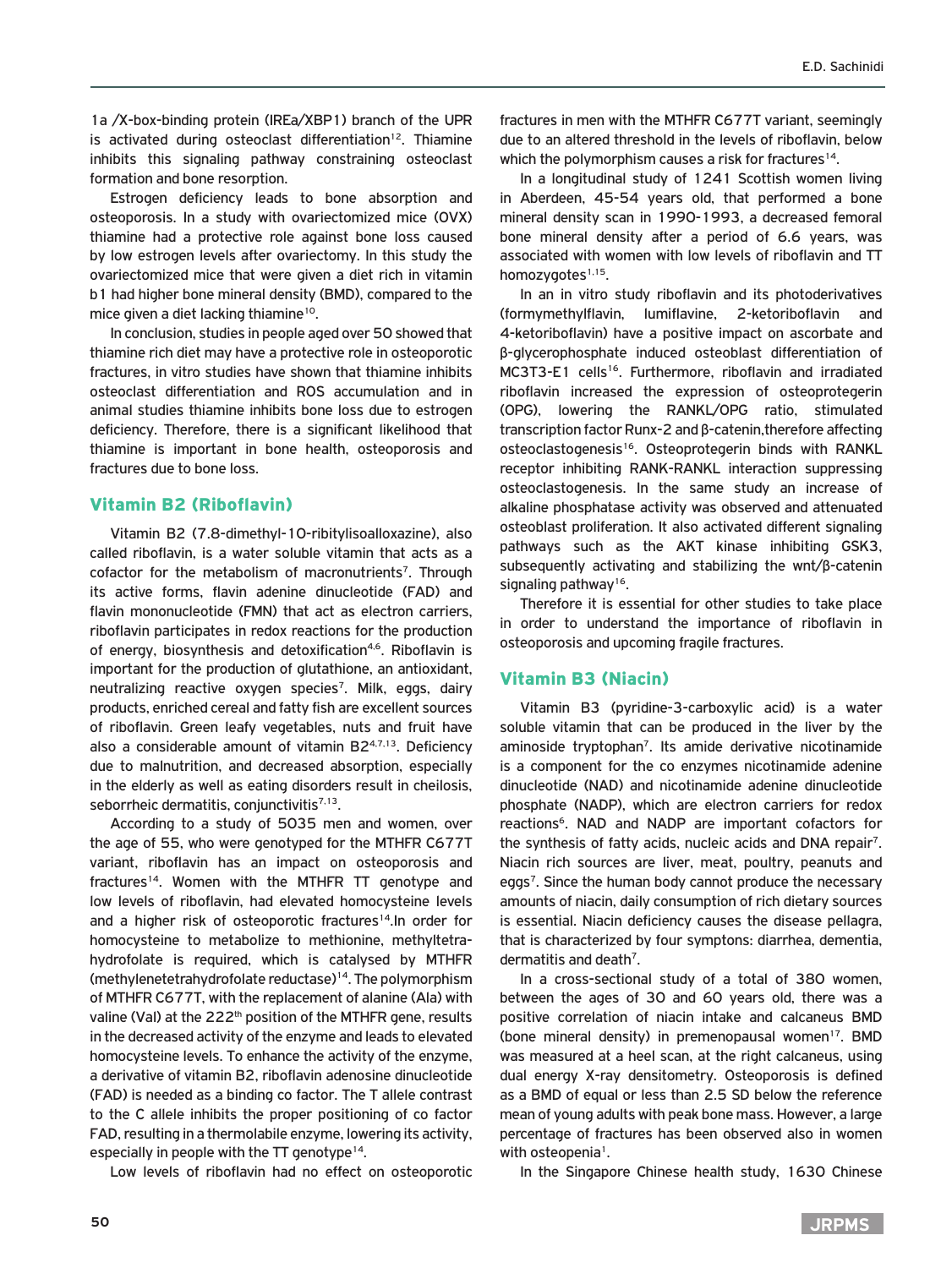women, aged 45-74, identified with hip fracture after 13.8 years, there was no positive or negative association between hip fractures and niacin intake<sup>8</sup>.

In a longitudinal study with 5187 American participants, including both men and women, over the age of 65, the intake of niacin through diet had an inverse effect with femoral BMD measured after a period of 13 years, but not with total body BMD<sup>18</sup>. Another possible explanation for an increase of hip fractures in subjects receiving higher levels of niacin was thought by the authors to be niacin's ability to stimulate serotonin and prostaglandin release<sup>18</sup>.

Due to the adverse effect of niacin on osteoporosis and fractures further studies should take place in the near future.

## Vitamin B5 (pantothenic acid)

Pantothenic acid is a component of coenzyme A and has a vital role in fatty acid, carbohydrates, proteins metabolism and the synthesis of hormones<sup>7</sup>. Co enzyme A is essential for the citric acid cycle and the production of energy<sup>7</sup>. It is also very important for the regulation of ROS accumulation<sup>7</sup>. Milk, meat, dairy products, eggs are rich sources of vitamin B5. Deficiency of pantothenic acid is rare, since small quantities are present in every food source7.

Qinyu Ma et al found that pantothenic acid can enhance RANKL induced osteoclastogenesis in low quantities (<200 μM), using tartrate resistant acid phosphatase (TRAP) stain, whereas in excessive dosages (>500 μM) it suppresses osteoclastogenesis<sup>19</sup>. The low concentration of pantothenic acid stimulates phosphatidylinositol 3 kinase-protein kinase B (PI3K-Akt) pathway contributing to osteoclast proliferation and differentiation $11,19$ . Elevated concentrations of pantothenic acid prohibits osteoclastogenesis by accumulating reactive oxygen species (ROS). ROS is fundamental for the stimulation of osteoclasts and bone resorption by activating MAP kinases, JNK, ERK and P38. Moreover higher concentrations of vitamin B5 activate the transcription factors of the forkhead box, class O, family, FoxO1, FoxO3 and nuclear factor erythroid 2 (Nrf2) promoting the production of antioxidant enzymes<sup>19</sup>.

High dietary consumption of pantothenic acid using ovariectomised (OVX) mice, an osteoporotic model of mice, contributed to elevated bone mineral density (BMD)<sup>19</sup>. This suggests that pantothenic acid has a positive impact on BMD despite estrogen deficiency<sup>19</sup>.

Further investigation is needed in order to uncover the role of vitamin B5 in osteoporosis and osteoporotic fractures.

## Vitamin B6 (Pyridoxine)

Vitamin B6 consists of a group of 6 derivatives: pyridoxine, pyridoxal, pyridoxamine, pyridoxine-5 phosphatase, pyridoxal-5-phosphatase and pyridoxamine-5-phosphatase4,7. Pyridoxal phosphate (PLP) is the active compound of pyridoxine that acts as a cofactor for numerous enzymes especially in decarboxylation of amino acids, amino acid biosynthesis, transamination, deamination, as well as

glycolysis and gluconeogenesis7. Vitamin B6 is fundamental for the conversion of homocysteine to cystathionine and finally to cysteine<sup> $1,4$ </sup>. Pyridoxine is found in ample amounts in meat, chickpeas, avocado, poultry and fish<sup>4,7</sup>. Vitamin B6 deficiency can cause seborrheic dermatitis -like eruption, cardiovascular, hematologic or central nervous symptoms. Usually pyridoxine insufficiency occurs in patients with renal dysfunction, malabsorption, malnourishment and alcoholism7.

A study of 1002 people, aged 75, that had no hip fractures in 1987-1989 and also had minimum of one vitamin b level measured or homocysteine, showed that after a period of 4 years elevated concentrations of homocysteine have been related to an increase of osteoporotic fractures, especially hip fractures<sup>20</sup>.

Vitamin B6, vitamin B12 and folate play a significant role in the metabolism of homocysteine<sup>1</sup>. Low concentrations of these vitamins lead to homocysteine abundance, resulting in hyperhomocysteinemia (HHCY), reduced BMD and decreased bone quality $1,21$ .

In the longitudinal review of the Framingham Osteoporosis Study, where 5209 participates took place in 1948, 1401 that were alive in 1987-1989 showed that low levels of pyridoxine were associated with a reduction of femoral neck bone mineral density and an increase in hip fractures after a period of 4 years<sup>20</sup>.

The Singapore Chinese Health study showed that there was an inverse association between hip fractures of Chinese women and pyridoxine dietary rich consumption<sup>8</sup>. These findings were restricted only in elderly women without a history of diabetes, furthermore implying a connection between pyridoxine, estrogen deficiency and diabetes melitus<sup>8</sup>. Since previous epidemiologic studies have showed a positive influence of vitamin B6 on breast cancer, it is assumed that pyridoxine could interact with hormone synthesis<sup>8</sup>. Diabetes mellitus has a negative impact on osteoporosis and results in an increase of osteoporotic fractures, suggesting a protective effect of pyridoxine on elevated glucose plasma levels<sup>8</sup>.

Vitamin B6 is a cofactor for lysyl oxidase activity and collagen cross linking formation. Lysyl oxidase is an enzyme that catalyzes the formation of aldehydes from oxidative lysine residues. Aldehydes then form enzymatic cross links with other lysyl oxidase derived aldehydes creating collagen fibril4,21. Inhibiting the formation of collagen can result in poor bone microarchitecture and subsequently to osteoporosis and risk for fragility fractures $21$ . In a study using chicks, as in vitro models, the low concentration of pyridoxine reduced the formation of enzymatic cross links<sup>4</sup>.

Future clinical studies may provide deeper insight into the relationship of vitamin B6, osteoporosis and fragility fractures for the prevention of bone deterioration.

## Vitamin B7 (Biotin)

Biotin is important for the metabolism of carbohydrates, protein and fats<sup>6</sup>. Vitamin B7 serves as a coenzyme for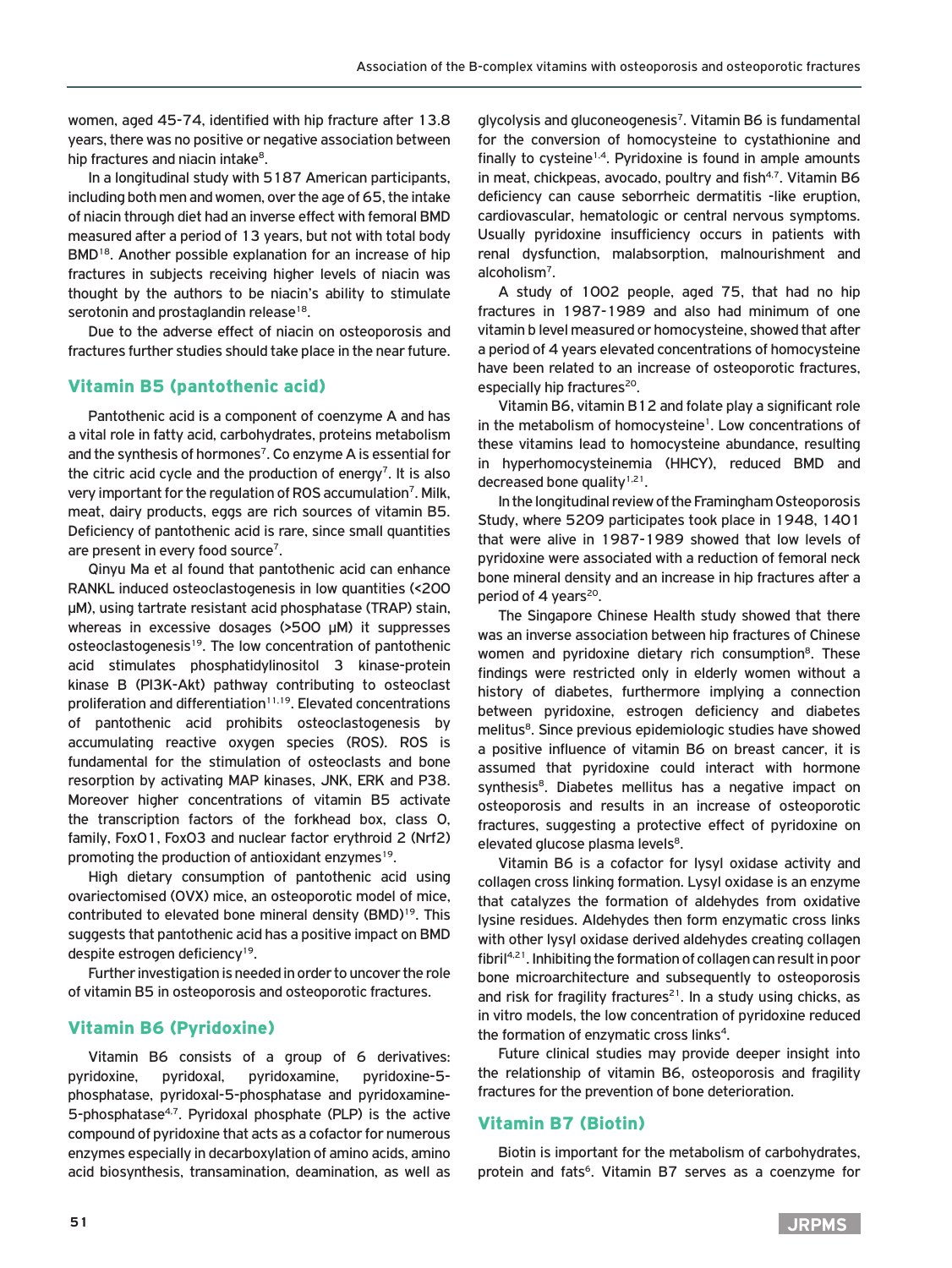the gluconeogenesis, carbohydrate catabolism and the biosynthesis of fatty acids<sup>7</sup>. Rich sources of biotin are poultry, liver, eggs, peanuts and sunflower seeds7. Deficiency can result to hair thinning, brittle nails and skin rashes. Biotinidase deficiency is an autosomal metabolic disorder due to the inability of biotin digestion in the diet<sup>6,7</sup>.

The effect of biotin on osteoporosis and osteoporotic fractures has not yet been evaluated in human studies. Biotin deficiency has been reported to lead to osteopenia in animal models<sup>22</sup>. In an animal study, where hamsters, chickens and mice were used, low levels of biotin led to teratogenesis. Mice fetuses showed bone malformations, such as limb deformities, cleft lip and a narrow jawline<sup>23</sup>. Since the model of mice used in this study is appropriate for human gestation, further studies should determine the impact of biotin on bone formation and resorption.

#### Vitamin B9 (Folate)

Folate is a water soluble vitamin that is naturally found in dark leafy vegetables and legumes $24$ . Folic acid is the synthetic active form of folate, that is found in fortified food and supplements<sup>25</sup>. Folic acid is firstly reduced in the liver to dihydrofolate by the enzyme dihydrofolate reductase, to tetrahydrofolate (THF) and then is converted to 5-10-methylenetetrahydrofolate (5-10-MRTHF)25. Folate is essential for the synthesis and the methylation of DNA and the metabolism of homocysteine to methionine.(26) Folate deficiency results in macrocytic anemia, elevated homocysteine levels, fatigue, depression, neurological defects and fetus development malformations<sup>24</sup>.

Vitamin B9 has been linked to osteoporosis and osteoporotic fractures due to the metabolic relation folate has with homocysteine<sup>1,27</sup>. Homocysteine metabolizes to methionine by the methylation of 5-methyltetrahydrofolate. Folic acid is converted to 5-10-methylentetrahydrofolate and 5-methylentetrafolate by the enzyme 5-10 methylentetrahydrofolate reductase (MTHFR). The C677T polymorphism of MTHFR reduces the activity of the enzyme, resulting in the excessive intracellular accumulation of homocysteine<sup>27</sup>.

In a study of 307 postmenopausal Japanese women, the TT genotype was associated with a decreased BMD compared to the CC or CT genotype<sup>1</sup>.

In a study regarding 328 postmenopausal British women there was no significant association between the TT, CC, CT genotype and folate concentration or BMD27.

In the Hordaland Homocysteine Study women with elevated plasma homocysteine levels and low folate consumption have a higher risk of hip fracture compared to men<sup>28</sup>.

The Singapore Chinese study showed no apparent association between folate and the risk for hip fractures<sup>8</sup>.

In the Danish Osteoporosis Prevention study, 1869 women, just before menopause, were measured at baseline and after a period of 5 and 10 years for vitamin b intake and

bone mineral density (BMD). There was a positive effect of folate dietary intake and femoral BMD, at the cross-sectional analysis after 5 years. However the longitudinal study after a 10 year period showed no positive or risk association between folate intake and femoral BMD<sup>29</sup>.

The B-PROOF randomized controlled trial showed no potential relationship between folate and vitamin B12 supplementation and reduction of osteoporotic fractures in hyperhomocysteinemic elderly aged >65 years<sup>30</sup>.

In the Framingham Osteoporosis study folate plasma concentration had no effect on hip fracture<sup>20</sup>.

Also in a randomized trial of women with cardiovascular disease, supplementation with folic acid was not associated with a higher risk of non-spine fractures after a 7.3 year period<sup>31</sup>.

Furthermore in another cohort study of 188 postmenopausal women situated in Morocco in 2008, the association of asymptomatic vertebral fractures with folate concentration showed that folate deficiency was not a determinant for asymptomatic vertebral fractures<sup>32</sup>.

Due to the inconsistences of the clinical results, more clinical studies are needed for the evaluation of vitamin B9 with osteoporosis and osteoporotic fractures.

#### Vitamin B12 (Cobalamin)

There are four different compounds of cobalamin: cyanocobalamin, hydroxocobalamin, adenosylcobalamin and methylcobalamin that are necessary cofactors for the biosynthesis of DNA, erythropoiesis, the activation of the enzyme L-methylmalonyl-coenzyme A (CoA) mutase and the enzyme methionine synthase $33$ . Rich dietary sources of cobalamin are meat, meat products, milk, fortified cereal and eggs<sup>34</sup>. Deficiency of vitamin B12 leads to pernicious anemia and neurological symptoms, usually caused by malabsorption, chronic acid-reducing agents and malnutrition<sup>34</sup>.

Hyperhomocysteinemia has been related to an increased risk for osteoporosis and osteoporotic fractures $35$ . The elevated levels of plasma homocysteine can be controlled by folate and cobalamin supplementation. Methylcobalamin is used as cofactor for the metabolism of homocysteine to methionine by the enzyme methionine synthase<sup>36</sup>. Therefore, this reaction converts 5-methyltetrahydrofolate to tetrahydrofolate with the assistance of vitamin B12. Methylmalonyl-CoA is converted to succinyl-CoA, catalyzed by the enzyme methylmalonyl-CoA synthase, with adenosylcobalamin used as cofactor<sup>36</sup>. Increased levels of methylmalonic acid (MMA) have been related to osteoporosis<sup>37</sup>. Vitamin B12 deficiency results in elevated levels of MMA and homocysteine.

In another study of 328 postmenopausal British women, cobalamin can prevent the risk for fractures due to its metabolic relationship with homocysteine<sup>27</sup>.

 There has been no positive association of Vitamin B12 intake and risk of hip fractures in the Singapore Chinese study nor in the Hordaland study $8,28$ .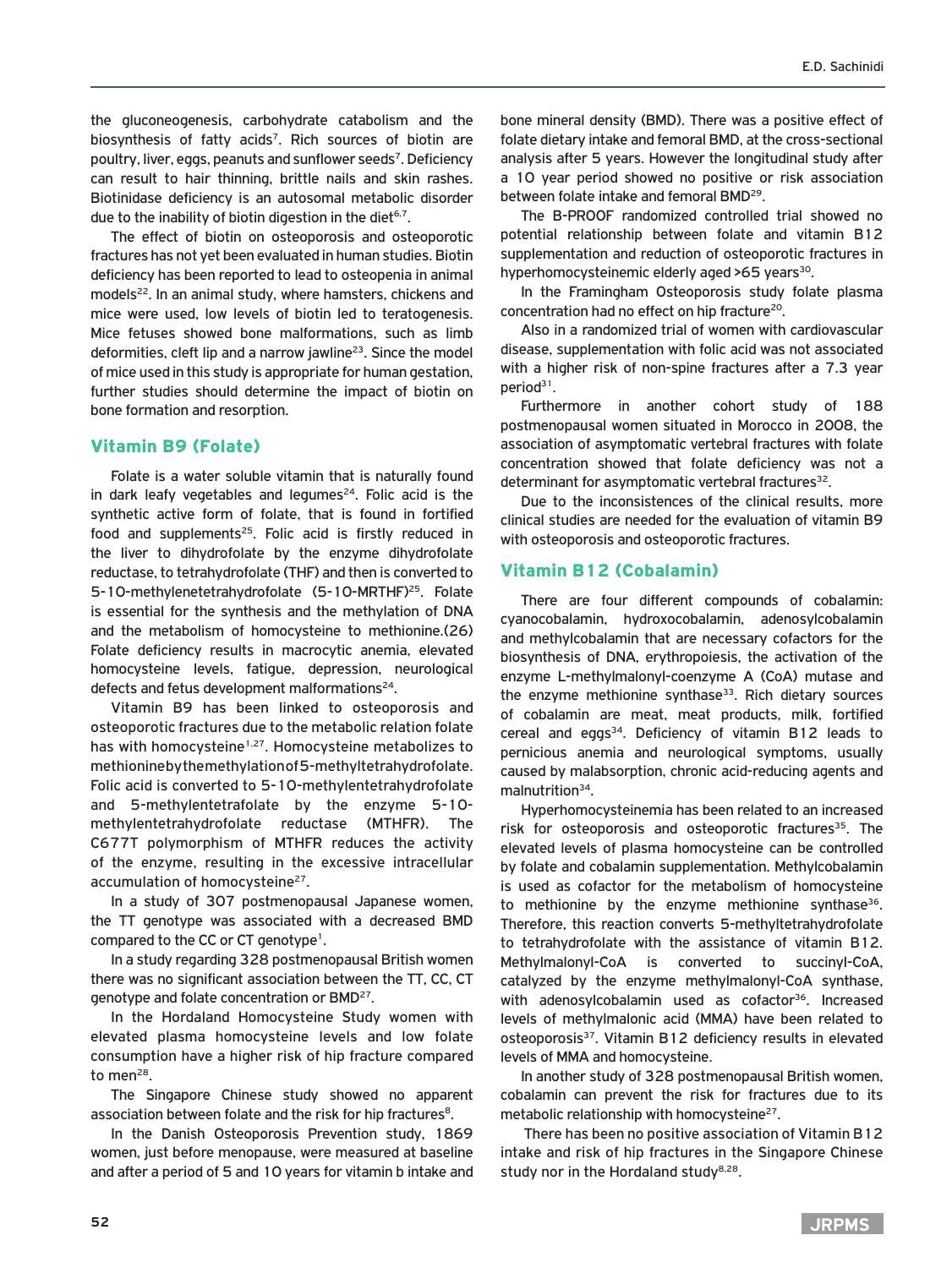The B-PROOF study only showed a positive association in elderly >80 years old with high levels of homocysteine<sup>30</sup>. Vitamin B12 deficiency especially in the elderly leads to neurological symptoms, such as motor deficiencies, numbness of the feet that can result to a tendency to falls<sup>20</sup>.

A genetic analysis study in 301 Korean women over the age of 69, as well as the individuals with elevated homocysteine levels, found a correlation between osteoporosis and osteoporotic vertebral fractures and the genotype CD320rs9426CT+TT, compared to the CC genotype. The CD320 gene encodes transcobalamin II receptor, which binds with transcobalamin II for the cellular absorption of vitamin B12<sup>9</sup>. Further research is obligatory in order to determine the positive or negative effect of cobalamin on fractures and bone deterioration.

In a cell culture study MMA and homocysteine stimulates osteoclastogenesis, resulting in bone absorption and supplementation with cobalamin can alter the outcome<sup>3</sup>.

In relation to osteoporosis and osteoporotic fractures thiamine in humans may have a protective role. Riboflavin deficiency, especially in people with the MTHFR TT genotype, can result in an increase in fractures. Higher levels of niacin in the elderly are probably linked to hip fractures. Folic and cobalamin are possibly linked to bone deterioration through the homocysteine metabolism. Given the fact that osteoporosis has been on the increase during the last few decades, it is essential that further human studies are conducted, in order to determine the exact impact of the vitamin B complex on osteoporosis and osteoporotic fractures for its prevention.

## *References*

- 1. Clarke M, Ward M, Strain JJ, Hoey L, Dickey W, McNulty H. B-vitamins and bone in health and disease: The current evidence. Proc Nutr Soc 2014;73(2):330–9.
- 2. Fratoni V, Brandi ML. B vitamins, Homocysteine and bone health. Nutrients 2015;7(4):2176–92.
- 3. Bailey RL, Looker AC, Lu Z, Fan R, Eicher-Miller HA, Fakhouri TH, et al. B-vitamin status and bone mineral density and risk of lumbar osteoporosis in older females in the United States1-3. Am J Clin Nutr 2015;102(3):687–94.
- 4. Dai Z, Koh WP. B-vitamins and bone health–a review of the current evidence. Nutrients 2015;7(5):3322–46.
- 5. Bailey RL, van Wijngaarden JP. The Role of B-Vitamins in Bone Health and Disease in Older Adults. Curr Osteoporos Rep 2015; 13(4):256–61.
- 6. Lykstad J, Sharma S. Biochemistry, Water Soluble Vitamins. StatPearls [Internet] 2019;1–3.
- 7. Chawla J, Kvarnberg D. Hydrosoluble vitamins [Internet]. 1st ed. Vol. 120, Handbook of Clinical Neurology. Elsevier BV; 2014. p. 891–914
- 8. Dai Z, Wang R, Ang LW, Yuan JM, Koh WP. Dietary B vitamin intake and risk of hip fracture: The Singapore Chinese Health Study. Osteoporos Int 2013;24(7):2049–59.
- 9. Ahn TK, Kim JO, An HJ, Park HS, Choi UY, Sohn S, et al. 3'-UTR polymorphisms of vitamin b-related genes are associated with osteoporosis and osteoporotic vertebral compression fractures

(OVCFs) in postmenopausal women. Genes (Basel) 2020;  $11(6) \cdot 1 - 18$ 

- 10. Qinyu Ma, Mengmeng Liang, Yaxi Wang, Ning Ding, Yutong Wu, LIanli Duan, Tao Yu, Yanzhu Lu, Jianzhong Xu, Fei Kang CD. Noncoenzyme role of vitamin B1 in RANKL-induced. J Cell Biochem 2020;121(7):3526-3536.
- 11. Callaway DA, Jiang JX. Reactive oxygen species and oxidative stress in osteoclastogenesis, skeletal aging and bone diseases. J Bone Miner Metab 2015;33(4):359–70.
- 12. Tohmonda T, Yoda M, Iwawaki T, Matsumoto M, Nakamura M, Mikoshiba K, et al. IRE1α/XBP1-mediated branch of the unfolded protein response regulates osteoclastogenesis. J Clin Invest 2015;125(8):3269–79.
- 13. Bv P, Gupta M. Vitamin B2 ( Ribo avin ) Mechanism of Action Adverse E ects Contraindications 2020;2:2–5.
- 14. Yazdanpanah N, Uitterlinden AG, Zillikens MC, Jhamai M, Rivadeneira F, Hofman A, et al. Low dietary riboflavin but not folate predicts increased fracture risk in postmenopausal women homozygous for the MTHFR 677 T allele. J Bone Miner Res 2008;23(1):86–94.
- 15. Macdonald HM, McGuigan FE, Fraser WD, New SA, Ralston SH, Reid DM. Methylenetetrahydrofolate reductase polymorphism interacts with riboflavin intake to influence bone mineral density. Bone 2004;35(4):957–64.
- 16. Chaves Neto AH, Yano CL, Paredes-Gamero EJ, Machado D, Justo GZ, Peppelenbosch MP, et al. Riboflavin and photoproducts in MC3T3-E1 differentiation. Toxicol Vitr [Internet] 2010;24(7):1911–9.
- 17. Sasaki S, Yanagibori R. Association between current nutrient intakes and bone mineral density at calcaneus in pre- and postmenopausal Japanese women. J Nutr Sci Vitaminol (Tokyo) 2001;47(4):289–94.
- 18. Carbone LD, Bu P, Fink HA, Raiford M, Le B, Isales CM. Association of Dietary Niacin Intake With Incident Hip Fracture , BMD , and Body Composition : The Cardiovascular Health Study 2019.
- 19. Ma Q, Liang M, Tang X, Luo F, Dou C. Vitamin B5 inhibit RANKL induced osteoclastogenesis and ovariectomy induced osteoporosis by scavenging ROS generation. Am J Transl Res 2019; 11(8):5008–18.
- 20. McLean RR, Jacques PF, Selhub J, Fredman L, Tucker KL, Samelson EJ, et al. Plasma B vitamins, homocysteine, and their relation with bone loss and hip fracture in elderly men and women. J Clin Endocrinol Metab 2008;93(6):2206–12.
- 21. Saito M, Marumo K. The Effects of Homocysteine on the Skeleton 2018;16(5):554-560.
- 22. Subramanian VS, Constantinescu AR, Benke PJ, Said HM. Mutations in SLC5A6 associated with brain, immune, bone, and intestinal dysfunction in a young child. Hum Genet 2017;136(2):253–61.
- 23. Mock DM. Biotin : From Nutrition to Therapeutics 2017;(17):1487– 92.
- 24. Liew SC. Folic acid and diseases Supplement it or not? Rev Assoc Med Bras 2016;62(1):90–100.
- 25. Chea E, Lopez M, Milstein H. Mechanism of Action Adverse E ects 2020;6–11.
- 26. Stone KL, Lui LY, Christen WG, Troen AM, Bauer DC, Kado D, et al. Effect of Combination Folic Acid, Vitamin B6, and Vitamin B12 Supplementation on Fracture Risk in Women: A Randomized, Controlled Trial. J Bone Miner Res 2017;32(12):2331–8.
- 27. Baines M, Kredan MB, Usher J, Davison A, Higgins G, Taylor W, et al. The association of homocysteine and its determinants MTHFR genotype, folate, vitamin B12 and vitamin B6 with bone mineral density in postmenopausal British women. Bone 2007; 40(3):730–6.
- 28. Gjesdal CG, Vollset SE, Ueland PM, Refsum H, Meyer HE, Tell GS.